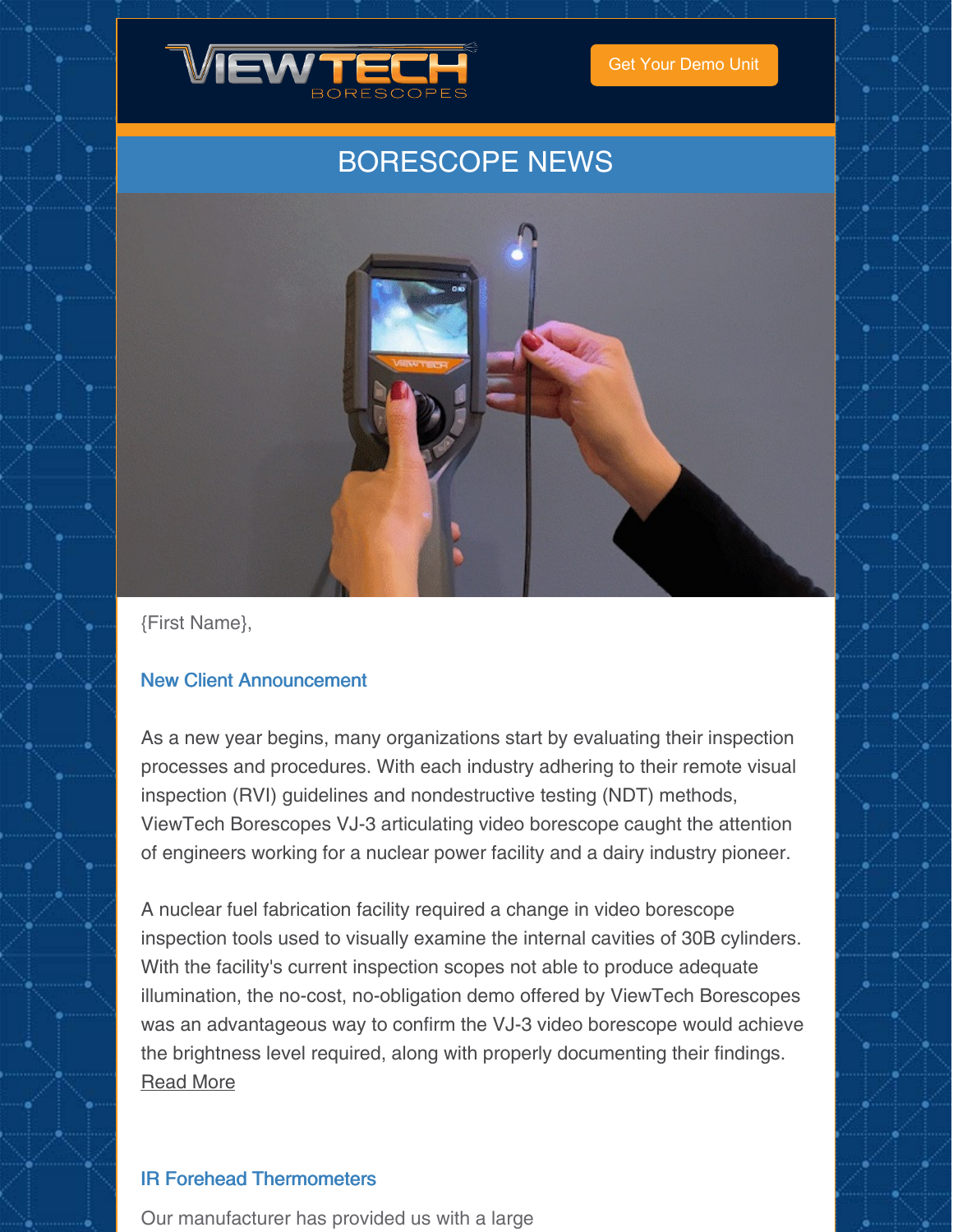amount of IR forehead thermometers and we would like to help you out during this pandemic. Please reply to this email with your shipping address if you would like us to send you one of our thermometers.



### INDUSTRY NEWS



#### U.S. Oil and Gas Production Could Face Weeks of Delays Due to Cold

The deep freeze will wreak havoc on oil and gas production for several days - if not weeks - according to industry experts, as companies deal with frozen equipment and a lack of power to run operations. Texas produces more oil and natural gas than any other state, and its operators, unlike those in North Dakota or Alaska, are not accustomed to dealing with frigid temperatures.





#### Airlines Ground Dozens of Boeing 777 Planes After Engine Failure Over **Denver**

Airlines in the United States, South Korea and Japan have grounded dozens of Boeing 777 aircraft after one of the jets suffered engine failure Saturday, sending debris crashing down over Denver.

#### READ [MORE](https://www.cnn.com/2021/02/21/us/boeing-777-airplanes-federal-aviation-administration/index.html)

Goodyear Agrees to Buy Cooper Tires for About \$2.8 Billion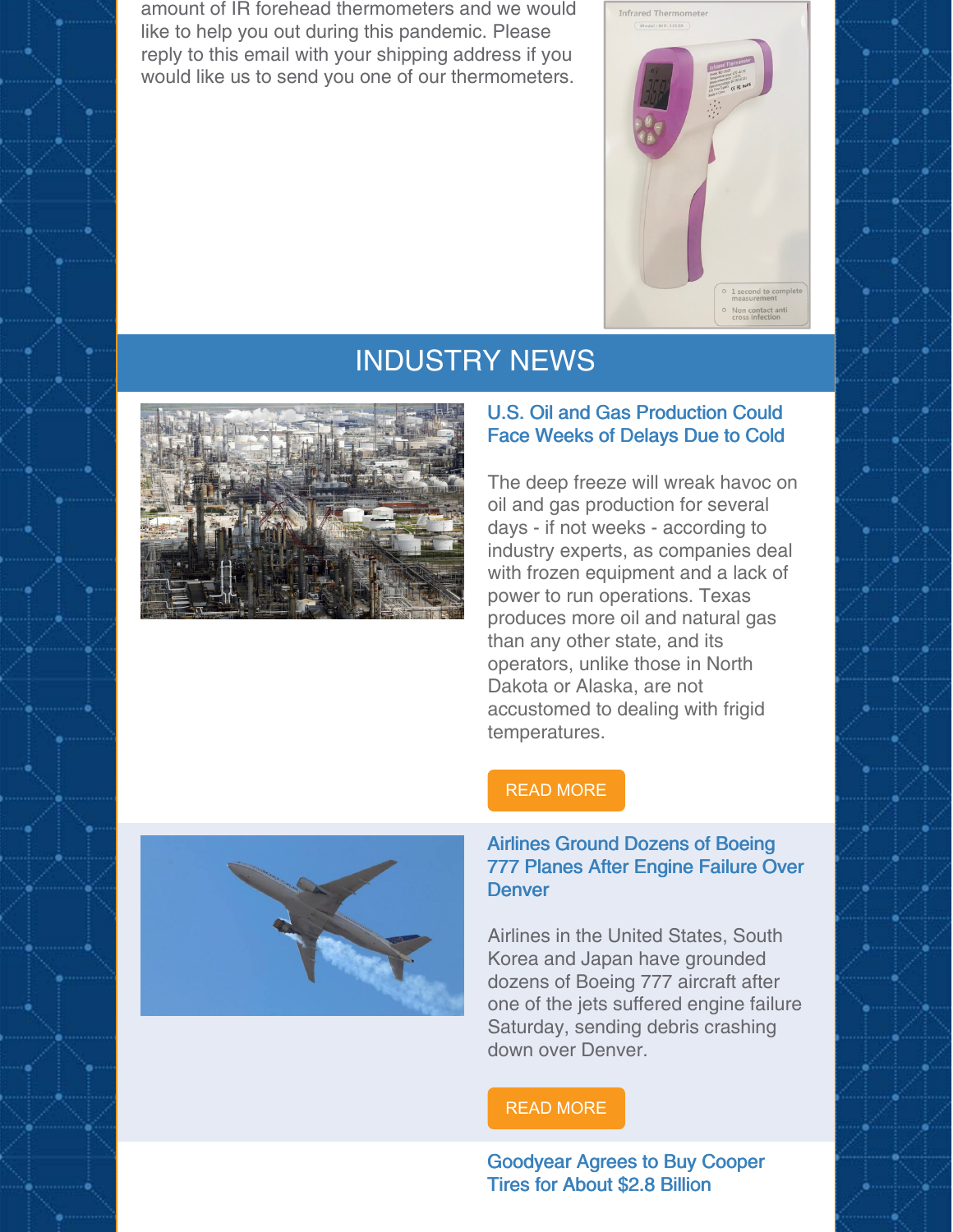

Goodyear Tire & Rubber Co. agreed to buy Cooper Tire & Rubber Co. for about \$2.8 billion, strengthening its position as No. 1 in the U.S. market and almost doubling its presence in China, where auto sales are surging again.

READ [MORE](https://finance.yahoo.com/news/goodyear-agrees-buy-cooper-tire-122807074.html)

## UPCOMING TRADESHOWS



A Virtual Trade Show and Conference **MARCH 22-26, 2021** 

> [Automate](https://www.viewtech.com/about-us/tradeshows/automate-forward-2021/?utm_source=newsletter&utm_medium=email&utm_campaign=newsletter0221a) Forward 2021 March 22-26, 2021 Virtual



MRO [Americas](https://www.viewtech.com/about-us/tradeshows/mro-americas-aviation-week-2021/?utm_source=newsletter&utm_medium=email&utm_campaign=newsletter0221a) - Aviation Week 2021 April 27-29, 2021 Orlando, FL



Turbine Engine Technology [Symposium](https://www.viewtech.com/about-us/tradeshows/turbine-engine-technology-symposium-tets-2021/?utm_source=newsletter&utm_medium=email&utm_campaign=newsletter0221a) - TETS 2021 June 28-30, 2021 Dayton, OH

# SEE THE VJ-3 IN ACTION

Our most advanced scope yet from the RVI experts who brought you the VJ and VJ-Advance.